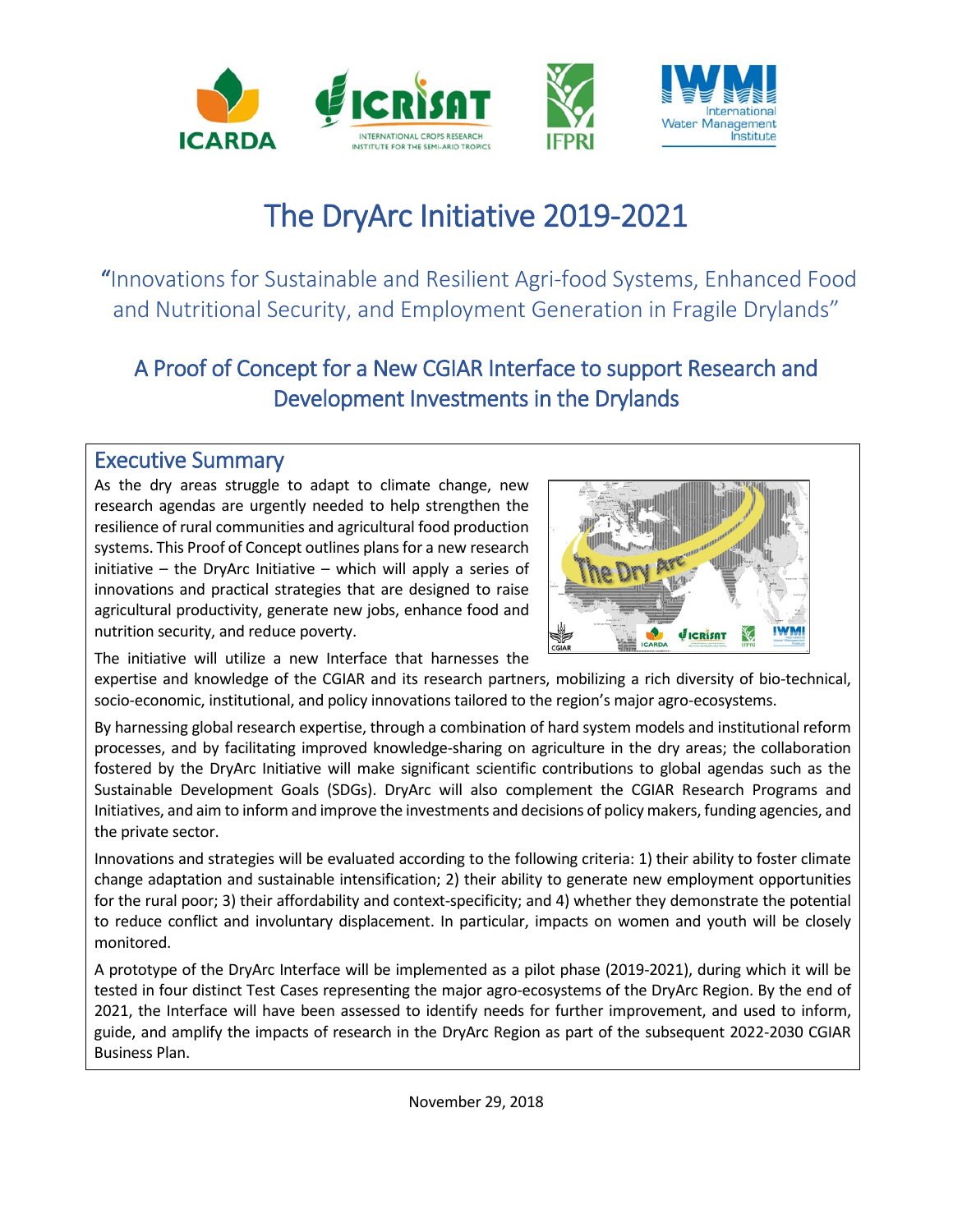### 1. Why do we need a new CGIAR Interface for the DryArc region?

The dry areas face a daunting combination of challenges, which threaten rural livelihoods and the viability of agricultural production systems. These marginal regions are expected to be among the worst affected by climate change, having to endure significantly hotter and drier conditions, as well as a higher frequency of extreme events such as flooding. The consequences for rural communities in dryland ecologies could be devastating: falling agricultural productivity, increasing poverty, drought-induced displacement, enhanced dependence on costly food imports, and increased competition over scarce resources.

The **DryArc Region** (Figure 1a) extends from Mauritania to China, encompassing a network of major agricultural regions (the Middle East, North Africa, Central Asia, and Sub-Saharan Africa). This Proof of Concept makes the case for an advanced research agenda, led by a science-based alliance and partnership of four CGIAR centers (ICARDA-ICRISAT-IFPRI-IWMI), with support from other CGIAR centers, national agricultural research systems (NARS), advanced research institutes from Europe, China, India, Australia, and the USA, civil society organizations, and the private sector.



**Figure 1a**: The DryArc Region and its countries delineated with annual rainfall zones.

The **DryArc Initiative** will strengthen the resilience of rural communities and agricultural food production systems, applying a series of innovations and practical strategies that are designed to raise agricultural productivity, generate new jobs, enhance food and nutrition security, and reduce poverty.

The **DryArc Interface** (Figure 2) will harness the expertise and knowledge of the initiative's research partners, mobilizing a rich diversity of technological, managerial, socio-economic, institutional, and policy innovationstailored to the region's major agro-ecosystems (rainfed, agro-pastoral, and irrigated with green, blue, or grey water) (Figure 1b). By harnessing global research expertise, through a combination of hard system models and institutional reform processes, and by facilitating improved knowledge-sharing on agriculture in the dry areas; the collaborations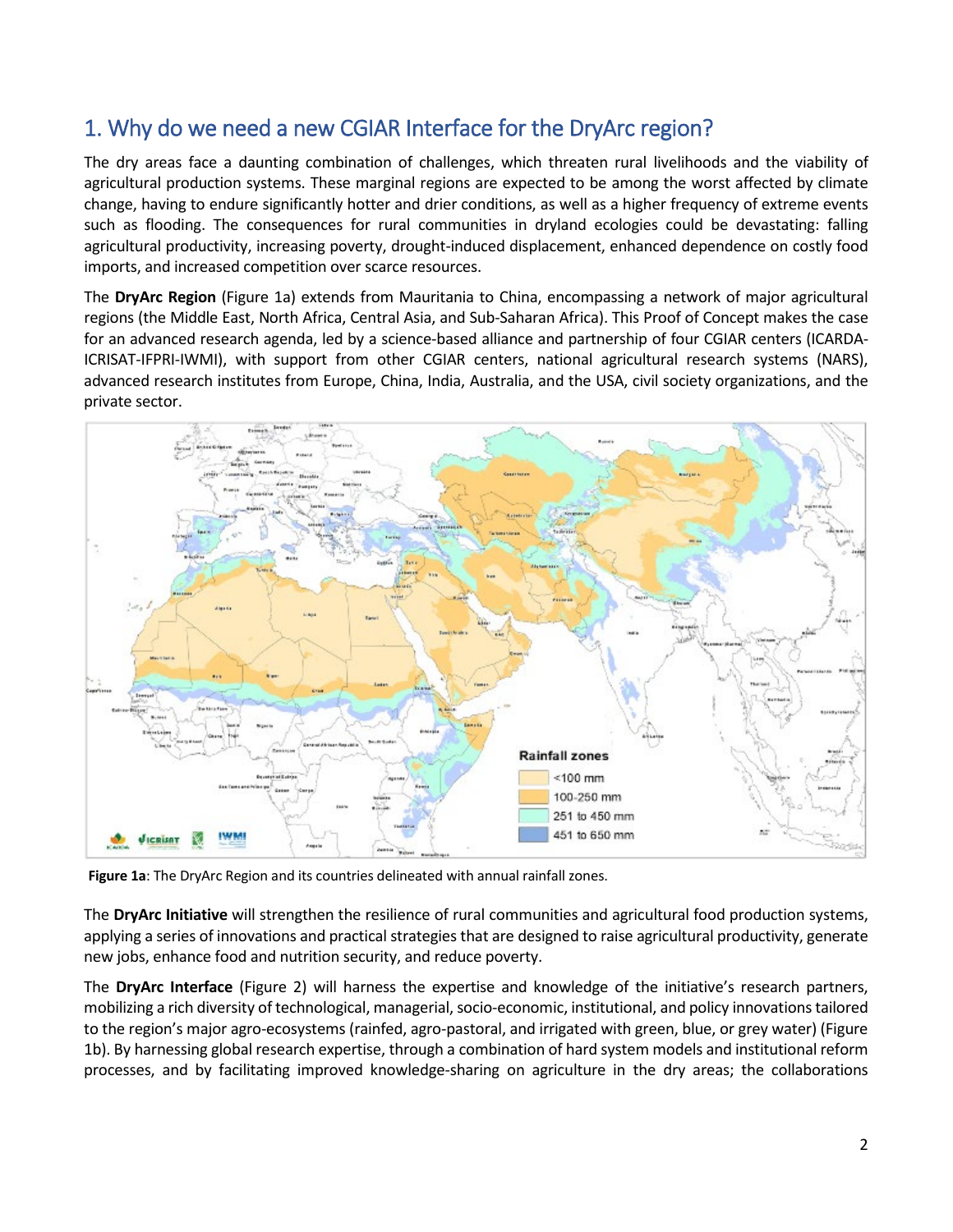fostered by the DryArc Initiative will make significant scientific contributions to global agendas such as the Sustainable Development Goals (SDGs) (Figure 3).



**Figure 1b:** The three major agro-ecosystems of the DryArc Region.



**Figure 1c:** The fractal delineation of the DryArc Region in the Mapping Tool (MT), based on water availability and at scale, allowing the use of the Integrated Modelling Framework (IMF) of the DryArc Interface.

Innovations and strategies will be evaluated according to the following criteria: 1) their ability to foster climate change adaptation and sustainable intensification; 2) their ability to generate new employment opportunities for the rural poor; 3) their affordability and contextspecificity; and 4) whether they demonstrate the potential to reduce conflict and involuntary displacement. In particular, impacts on women and youth will be closely monitored.

The DryArc **Interface** will use the portfolio of innovations developed for the drylands by CGIAR centers and their public and private sector partners. It is therefore built on and **complements current CGIAR Research Programs (CRPs),** and will add a systemic dimension to other **CGIAR Initiatives** (especially Climate Change) and **platforms** (especially Gender and BigData) in the CGIAR Business Plan (2022-2030).

Compared to ongoing international investments in the drylands, the novelty of the DryArc Initiative lies in the provision of a new interface between research and practice. This interface allows access to existing suites of technological, managerial, socio-economic, institutional, and policy innovations to inform and improve the investments and decisions of policy makers, funding agencies, and the private sector in agrifood systems, thereby generating better livelihoods for the poor. In so doing, the DryArc will support national development strategies and targets that minimize tradeoffs and maximize synergies between several interventions that target SDGs 1, 2, 5, 6, 7, 12, 13, and 15 (Figure 3).

The DryArc Interface will therefore help countries enhance their development and attain the 'aspirational' goals of the SDGs, which are often viewed as having targets that go beyond what many countries can realistically achieve.

To this effect, a prototype of the DryArc Interface will be implemented during the 2019-2021 DryArc Project. This Interface will be tested in four distinct Test Cases representing the major agro-ecosystems of the DryArc Region where there is potential for spillovers of integrated packages of bio-technical and socio-economic innovations into neighboring countries where CGIAR is not traditionally present. By the end of 2021, the DryArc Interface will have been assessed to identify needs for further improvements, and used to inform, guide, and amplify the impacts of research in the DryArc Region as part of the subsequent 2022-2030 CGIAR Business Plan.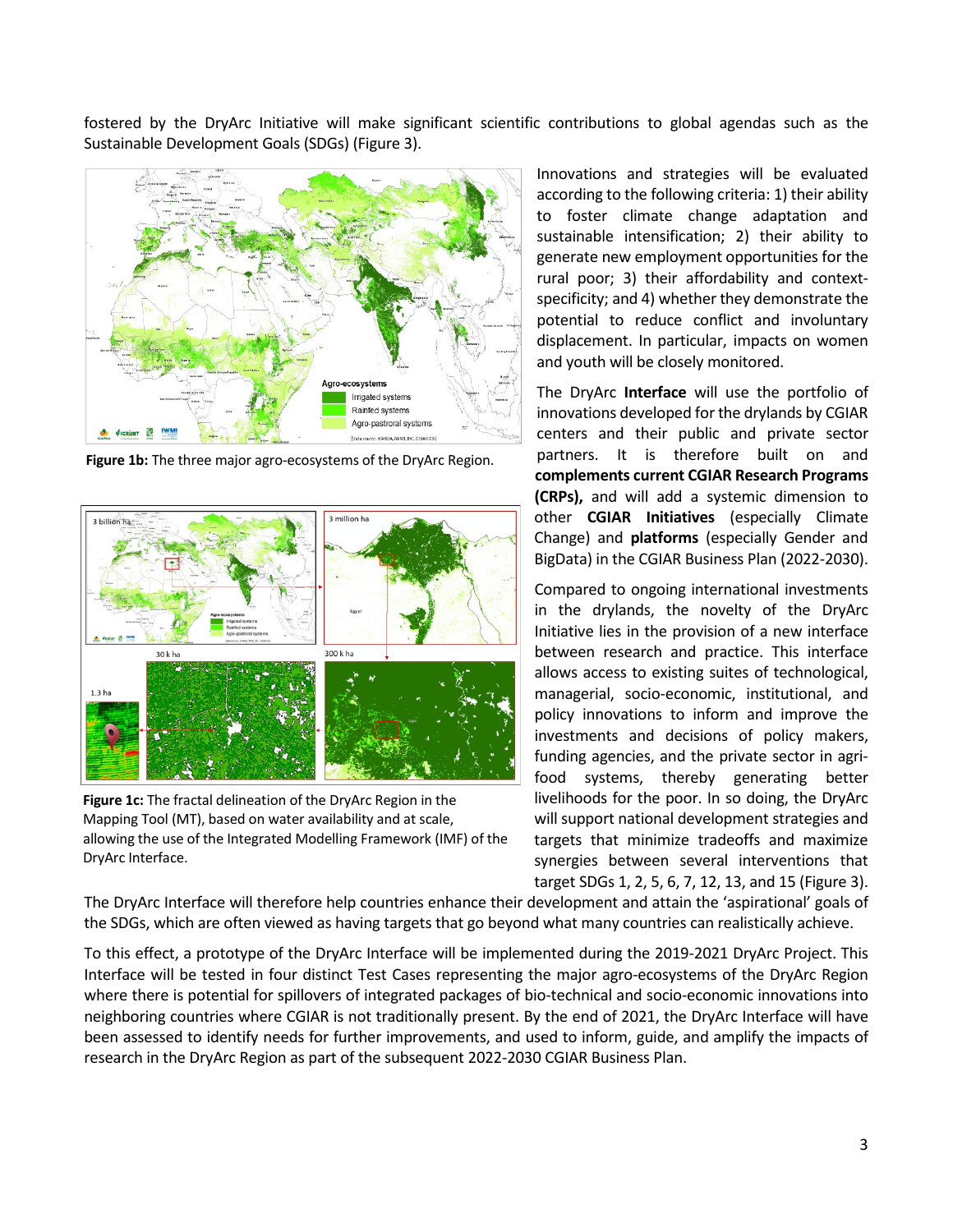

**Figure 2:** The DryArc Interface and its Five Tools (KMT, MAT, IMF, MT and SIT).



**Figure 3:** The DryArc Nexus demonstrating how the use of the DryArc Interface to develop Systemic Innovation can minimize tradeoffs and maximize synergies between SDGs.

### 2. Objectives and the Theory of Change of the DryArc Interface

The DryArc Interface integrates a unique set of evidence and tools supported by four CGIAR centers, which will allow policy makers, funding agencies, and stakeholders of the DryArc region to identify, prioritize, assess, and monitor combinations of proven bio-technical and socio-economic innovations to address SDGs 1, 2, 5, 6, 7, 12, 13 and 15. The interface enables policy makers to assess trade-offs and synergies in agri-food systems across the Drylands, allowing for the prioritization and value for money analysis of public, private, and blended investments in development and R4D projects in the DryArc Region.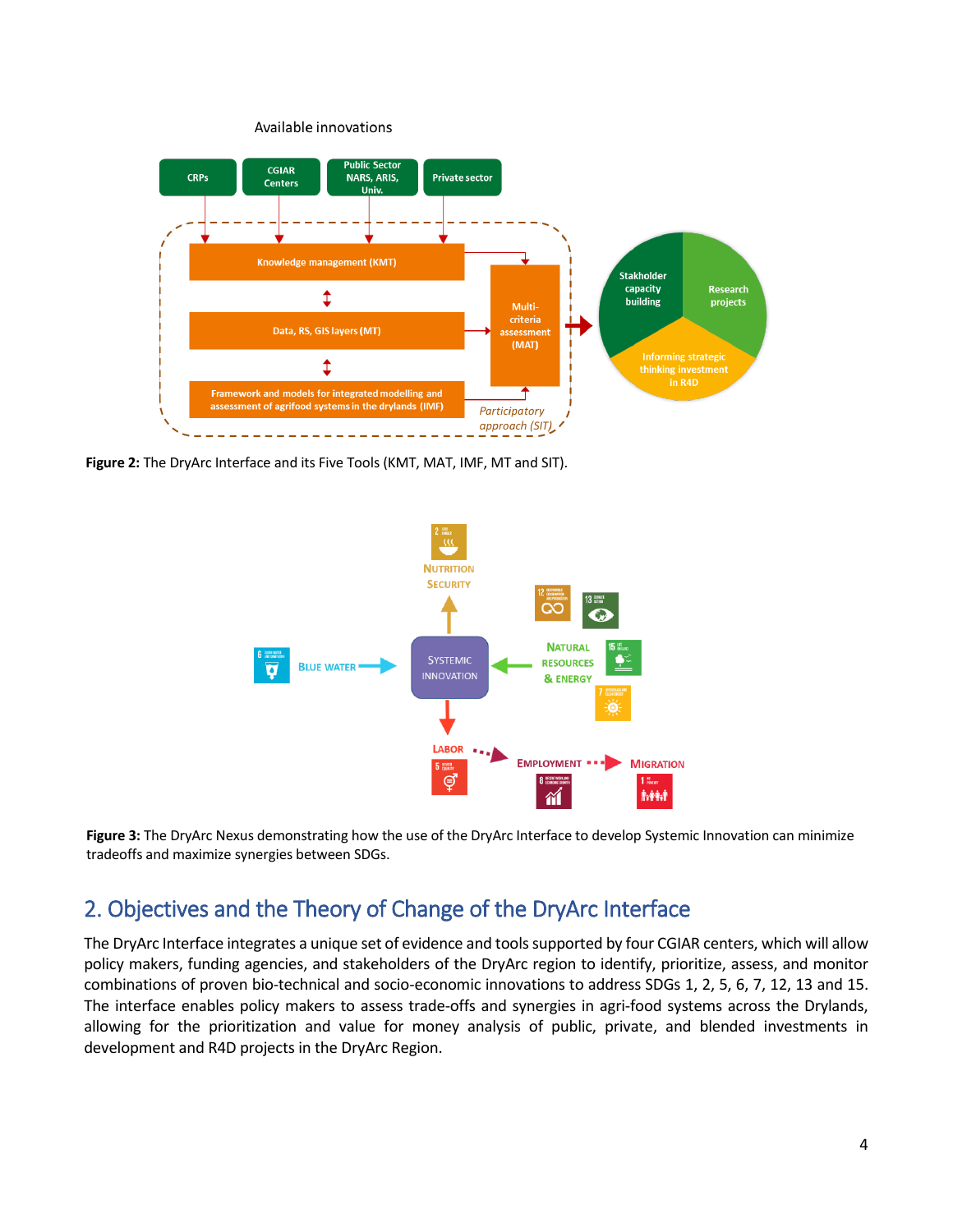The CGIAR has the capacity to develop and test this Interface using a novel combination of five DryArc scientific paradigms:

- 1. Gap filling research on specific components of agri-food systems in isolation is subordinate to exploring interactions and synergies among crops, trees, soils, and livestock.
- 2. Trade-offs and synergies in resource use efficiency (especially water, energy, land, and labour) can be quantified at any level of the agri-food system (Figure 1c).
- 3. Effectively scaling–down climate and economic drivers to the farm level, scaling–out proven technologies to similar ecologies, and scaling–up socio-economic and environmental impacts of innovations in agri-food systems can be achieved with integrated modelling (Figure 2).
- 4. Plausible and comprehensive trajectories of agri-food systems can be designed and managed to ensure sustainability and trade-off management across SDGs.
- 5. The likelihood of uptake and impacts of bio-technical innovations in agriculture is increased by the integration of socio-economic innovations (policies, institutions, communities, and markets) during the design process.

The Theory of Change of the DryArc specifies that with this systemic innovation approach (i.e. a combination of several technological innovations, institutional reforms, and an enabling policy and socio-economic environment), it is possible, with existing technologies, knowledge and simulation models, to implement R4D programs in any part of the DryArc Region to improve food and nutrition security, while also reducing the use of fresh water and energy and achieving land degradation neutrality. The impact of these innovations on gender-disaggregated labour requirements and job creation for youth and women needs to be analyzed and quantified at country level, but it is hypothesized that they will be positive - either on farm, or at the regional and supply chain level. The achievement of better trade-offs in this **DryArc Nexus**(Figure 3) is expected to improve livelihoods and resilience in the rural areas of the drylands, thereby reducing displacement and the socio-political fragility of countries in the DryArc Region.

### 3. The DryArc Interface

As shown in Figure 2, the Dry Arc Interface combines five types of tools and **interact with users** to define problems and describe innovations. It will be developed in 2019 using existing tools and the on-going efforts of the four CGIAR centers. Each Test Case will use, assess, and improve interface components and procedures, and use the Interface to interact with stakeholders and partners. The workflow of the Interface (Figure 2) will allow the Test Cases to start in mid-2019, with problem definitions, the selection of innovations, and a first prototype of the Knowledge Management Tool (KMT).

#### Knowledge Management Tool (KMT)

The KMT is being designed to describe each innovation, including definitions of the conditions needed for the successful implementation of each innovation at the farm scale (biophysical and socio-economical) and its embedding systems (market, community, policies, and institutions). The development of this tool will make use of existing tools such as GeOC, developed by ICARDA as part of the CRP Dryland Systems. Observed or putative impacts on employment in- and/or off-farm for each innovation by context will be included in the KMT database. A first version of this tool will be produced in June 2019, and an extended version (with enhanced functionalities and a larger number of innovations in the database) will be produced in June 2020.

#### Multicriteria Assessment Tool (MAT)

The MAT will allow for the qualitative assessment of each innovation by context in the DryArc Nexus (Figure 3), with indicators for food and nutrition security, water use and productivity for each category (blue, green, grey) using the WA+ tool developed by IWMI and water footprints, energy use, and labour requirements disaggregated by gender. In an iterative process, the tool will also allow users to combine several innovations and their enabling contexts to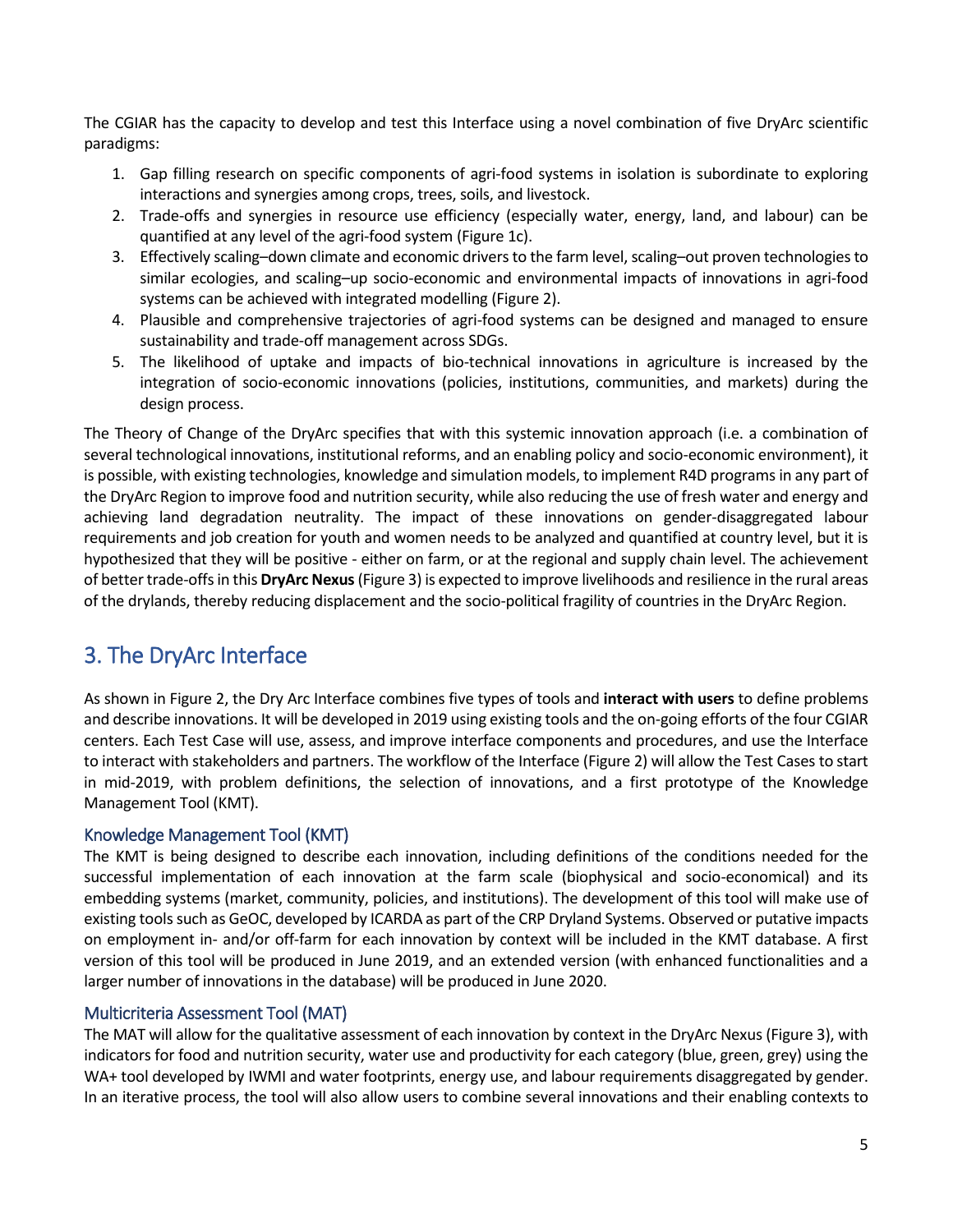make assessments in the Nexus. The tool will also enable users to make use of other assessment frameworks, such as the Productivity-Stability-Sustainability-Equitability Framework developed by IWMI.

#### The Integrated Modelling Framework (IMF)

The IMF is a flexible framework that integrates models (of climate, crops, farms, supply-chains, economy) and typologies(groupings of target actors) for multi-scale and multi-criteria impact analysis(using the MAT), cost-benefit analyses, and trade-off analyses that can help assess the impact of innovations on employment and trade-offs related to nutrition and resilience. The on-going work conducted by the four CGIAR centers will enable the development of a first prototype of the IMF, which will be used for the Test Cases in 2020 at one or two of the following levels:

**From regional to national and global**. Outputs from the local analysis of individual innovations will be used as inputs of more comprehensive economy-wide models. Two of these models are IFPRI's IMPACT (International Model for Policy Analysis of Agricultural Commodities and Trade) and AIDA (Agricultural Investment for Development Analyzer). The IMPACT is an integrated modelling system that links information from climate models, crop simulation models, and water models (such as WA+ from IWMI) linked to a core global, partial equilibrium, multimarket model focused on the agriculture sector. The model supports long-term scenario analysis to assess and compare the potential effects of changes in biophysical systems, socioeconomic trends, technologies, and policies. The new PS-IMPACT (Portable Standard IMPACT Model), recently developed by IFPRI, is a country-level version of the core IMPACT economic model, allowing a more focused and flexible economy-wide analysis of the impact of innovations at the national level. The AIDA, centered on the use of an economy-wide Computable General Equilibrium (CGE) model, links agricultural and rural spending to economic growth, job creation, and household poverty. It considers trade-offs and opportunity costs associated with different investment options, enabling the ranking of possible interventions and allocations of public funds. The KMT database will be used to parameterize these models for each innovation.

**From farm to region and supply-chain.** The DryArc Initiative will use the rich portfolio of models developed by ICRISAT, ICARDA and their partners: farm modelling (based on multicriteria optimization or decision rules), multiscale household/farm and community/landscape modelling, and food value chain modelling. Typologies (farms/households, management activities, and regions) will be used to combine models at different scales (e.g. field-farm-landscape). We will also use Group Model Building approachesto develop quantitative value chain models that support community food systems.

This activity will be coordinated by IFPRI for the 'Region to Global' level and by an ICRISAT-ICARDA Community of Practice for the 'Farm to Region/Supply Chain' level, in collaboration with IWMI at each level. Data and expertise generated by the KMT will be used to parameterize and assess these models prior to their use for sensitivity analysis and scenario simulation.

#### The Mapping Tool (MT)

The MT is a computerized platform that is able to combine geo-referenced data (climate, soil, land use and high resolution remote sensing data, and population) with data produced by the KMT, the MAT, and the IMF in order to support down-scaling, out-scaling, and up-scaling processes in each of the Test Cases. The resolution (or pixel) and extent (area covered by the analysis) is likely to depend on the nature of the innovations(e.g. field level or watershed level), and on the available data for each Test Case. The objective is to go beyond the classical approach of mapping the soil-climate conditions for an innovation, which are only a minor part of the conditions for success. Beyond 2019- 2021, the overall objective is to put into synergy the on-going efforts of the four centers (including the Water Portal at IWMI, and GeoAgro at ICARDA), in order to coordinate an international network on agricultural systems and innovations across the various agro-ecosystems (irrigated, rainfed, agro-pastoral) of the DryArc Region, in collaboration with existing national and international networks.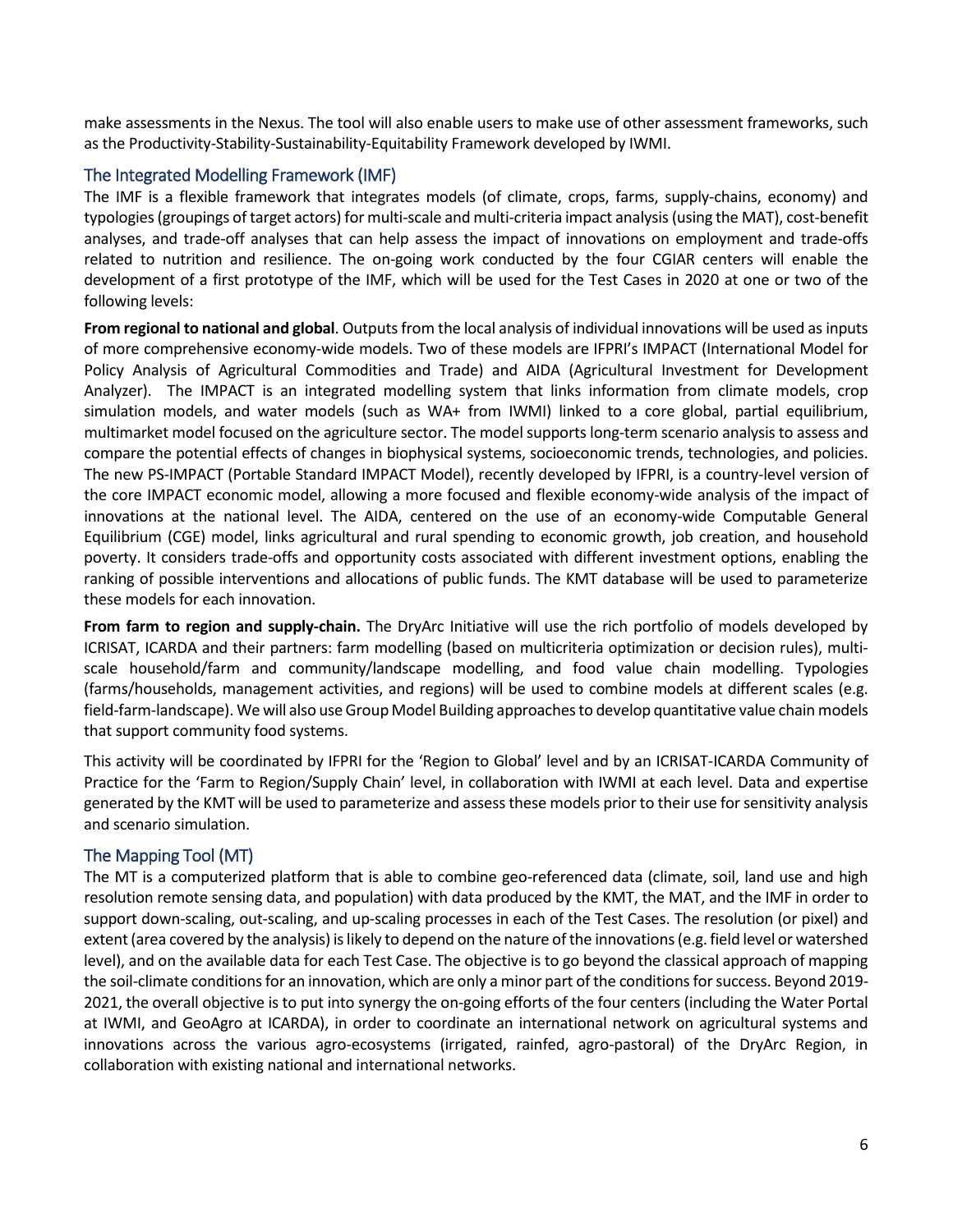#### The Stakeholders Integration Tool (SIT)

The SIT is a participatory research methods kit (focus groups, conceptual maps, expert knowledge elicitation) to ensure proper engagement and understanding of the four hardware tools that compose the Interface (KMT, MAT, IMF, MT). The SIT will enable researchers to (1) capture and integrate the objectives, vision and knowledge of stakeholders, policy makers, and NARS; (2) conduct a systemic conceptualization of the issues to be addressed with the Interface tools; and (3) share analyses and communicate the scenarios and indicators produced with these tools.

## 4. Proof of Concept of the DryArc Interface (2019-2021)

#### 4.1. Objectives and Test Case Selection

The objective is to demonstrate, by the end of the project in 2021, that the DryArc interface has the following six attributes:

- **Relevance** to guide development and R4D investments on interventions in the DryArc Nexus (Nutrition-Water-Natural Resources-Labour) to create employment, improve livelihoods, and reduce displacement;
- **Operationality** to describe, select, assess, and combine innovations produced by the CGIAR, its national partners, and the private sector to improve agri-food systems in the DryArc Nexus;
- **Flexibility** to allow for its potential use in any combination of innovations, agro-ecosystems and countries across the DryArc region;
- **Complementarity** of DryArc with current CRPs and other CGIAR initiatives and genericity of the Interface to guide strategic thinking, prioritization, and investment in agri-food systems R4D in dry areas. The DryArc Interface will also be designed to guide future research activities to regenerate adequate components of the packages developed by the initiative. A key criteria is the potential 'spillover' to countries/regions that are emerging from conflict or opening-up to the international community;
- **Attractiveness** for donors and the private sector so they are encouraged to invest in Drylands R4D in order to support SDG achievements in the region while reducing displacement (within or outside the region);
- **Efficiency** in the use, maintenance, and development of the Interface. Fixed costs will also be limited thanks to its modular design and the fact that it is a collective effort of CGIAR centers.

To achieve these objectives in a limited timeframe (2.5 years), we have selected four Test Casestypical of the DryArc Region to demonstrate that the DryArc Interface complies with the six attributes above, and to guide its future implementation and development in the CGIAR Business Plan, starting in 2022.

Given the budget requirements and to limit the risks of the 2019-2021 DryArc Project underperforming, we have selected, for each Test Case, a principal site and an agro-ecosystem type for which a large portfolio of innovations is available and long-standing partnerships between CGIAR centers and national partners already exist.

#### 4.2. Test Case 1: Sustainable intensification of rainfed cereal-based agri-food systems in the drylands

Test Case 1 targets the "wheat basket" of the MENA region, represented by wheat-based agri-food systems, which are expanding in most countries as a result of population growth, evolution of diets, and dedicated policies to achieve self-sufficiency in wheat (e.g. Morocco, Egypt, Ethiopia, and Sudan).

Wheat expansion to date has been mostly supported by irrigated and intensive wheat crops, which represent approximately 45% of the wheat area in the MENA region. This is often at the expense of other crops (especially pulses and forages), and of sustainable natural resource management (soil, water, and biodiversity). In areas where wheat is grown under rainfed conditions (e.g. Morocco, Ethiopia), crop production is affected by pest/disease buildup and declines in soil fertility due to the predominance of monocropping systems. The lack of rotation options, especially labour saving machine harvestable legume varieties (e.g. lentils, chickpea), is partly the reason for the dominance of wheat-based farming systems. With increased evapotranspiration and rainfall variability, climate change is likely to further undermine the sustainability of these food production systems. This Test Case will focus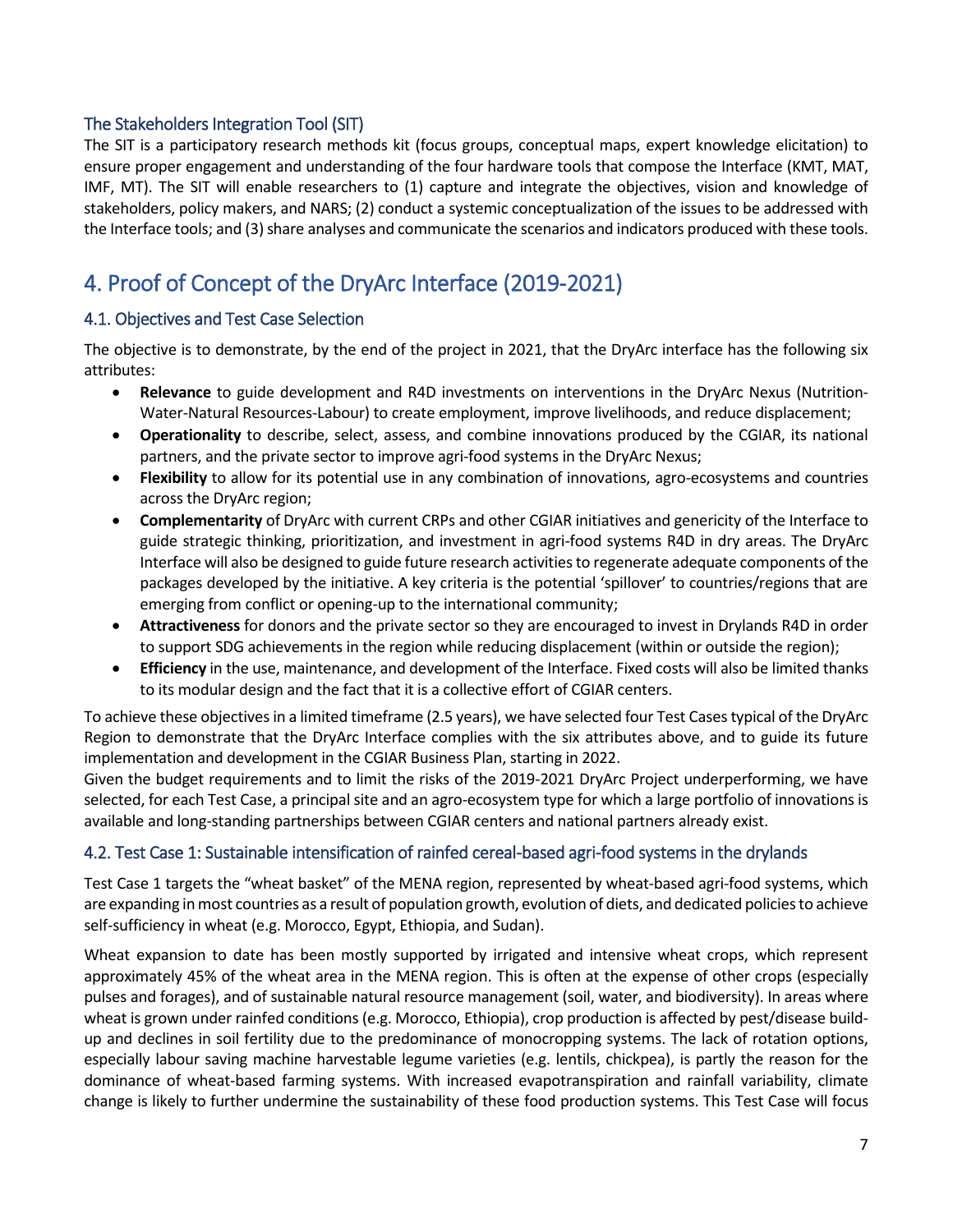on rainfed cropping systems to support the sustainable intensification of wheat-based systems where dryland production is constrained by agronomic management, and where there is no opportunity for irrigation. In that sense, this Test Case complements Sub-Theme 2 of the MENA Impact Area of the Climate Change Initiative of the CGIAR, which focuses on irrigated systems.

Wheat-based farming systems are undergoing rapid socio-technical transformation. They are experiencing rising costs for labour, mechanization of land preparation, sowing and harvesting, and the use of herbicides to control weeds. All of these developments are having an impact on employment, and have implications for the employment of youth and women in particular. These trends will reduce on-farm labour requirements, but they could also make farming more attractive to youth, and could increase employment opportunities beyond agriculture (service delivery activities, or value addition), which could also attract youth, and potentially empower rural women.

This Test Case will explore potential combinations of smart bio-technical innovations produced by CGIAR centers over the past 40 years (called innovative systems below) for wheat and barley production under rainfed conditions, so that valuable water can be reallocated for high value uses such as the production of seeds, vegetables, and fruits at the field (with rotation and/or association of rainfed cereals and irrigated crops), farm, and regional levels. We will also explore the socio-economic conditions (at household, community, market, and policy levels) required to support the implementation of these innovative systems at a wider scale (country to region), and to achieve better trade-offs and synergies in the DryArc Nexus.

The hypothesis is that it is possible to sustainably intensify cereal production in the rainfed environments of the DryArc Region, while reducing tradeoffs in the DryArc Nexus, provided that the following measures are introduced and implemented:

- Conservation agriculture, which helps to improve soil health and carbon sequestration, reduce soil erosion, conserve moisture, and reduce labour and energy requirements;
- Diversified rotations, including machine-harvestable pulses (to also contribute to nutrition security) and forages (to leave crop residues for conservation agriculture), which are essential for soil quality, pest and weed control, and water and input use efficiency;
- Closing yield gaps through proven agronomic practices adapted to rainfed production systems;
- Information and decision-support tools are made available and used by farmers and advisors to manage input use (especially N fertilization) and crop rotation under uncertain climate conditions (especially rainfall);
- Supply chain organization (including seed system), credit/insurance mechanisms, and enabling or de-risking policies that help institutions implement systemic combinations and support the positive impacts of innovations in the different agro-ecosystems and farming systems of a country.

Morocco has been chosen as the principal site for this Test Case for the following reasons: (1) rainfed production of cereals and pulses and integration with livestock is one of the priorities of the Green Morocco Plan and only 10% of the country's 3.2 m ha of wheat is irrigated; (2) ICARDA, IWMI and IFPRI have a longstanding collaboration with Moroccan institutions on innovations for this type of agriculture, including a specific program with INRA-ICARDA-CIMMYT on conservation agriculture (under CRP Wheat); and (3) the whole range of rainfall and cereals (bread wheat, durum wheat and barley) of the non-tropical drylands is represented in Morocco, potentially raising the possibility for secondary sites in fragile and post-conflict countries (especially Iraq, Syria, and Afghanistan) where these crops are a food security pillar.

Preliminary discussions will be initiated for this Test Case before the end of 2018 with development agencies and foundations from Europe, Australia, USA and China. Some of the top-level universities and research centers from these countries have already expressed interest in collaboration on this Test Case because of its relevance for their agriculture under climate change, and because of the methodological developments of the DryArc Interface. Preliminary discussions with INRA Morocco generated strong interest, and consultations will be extended to all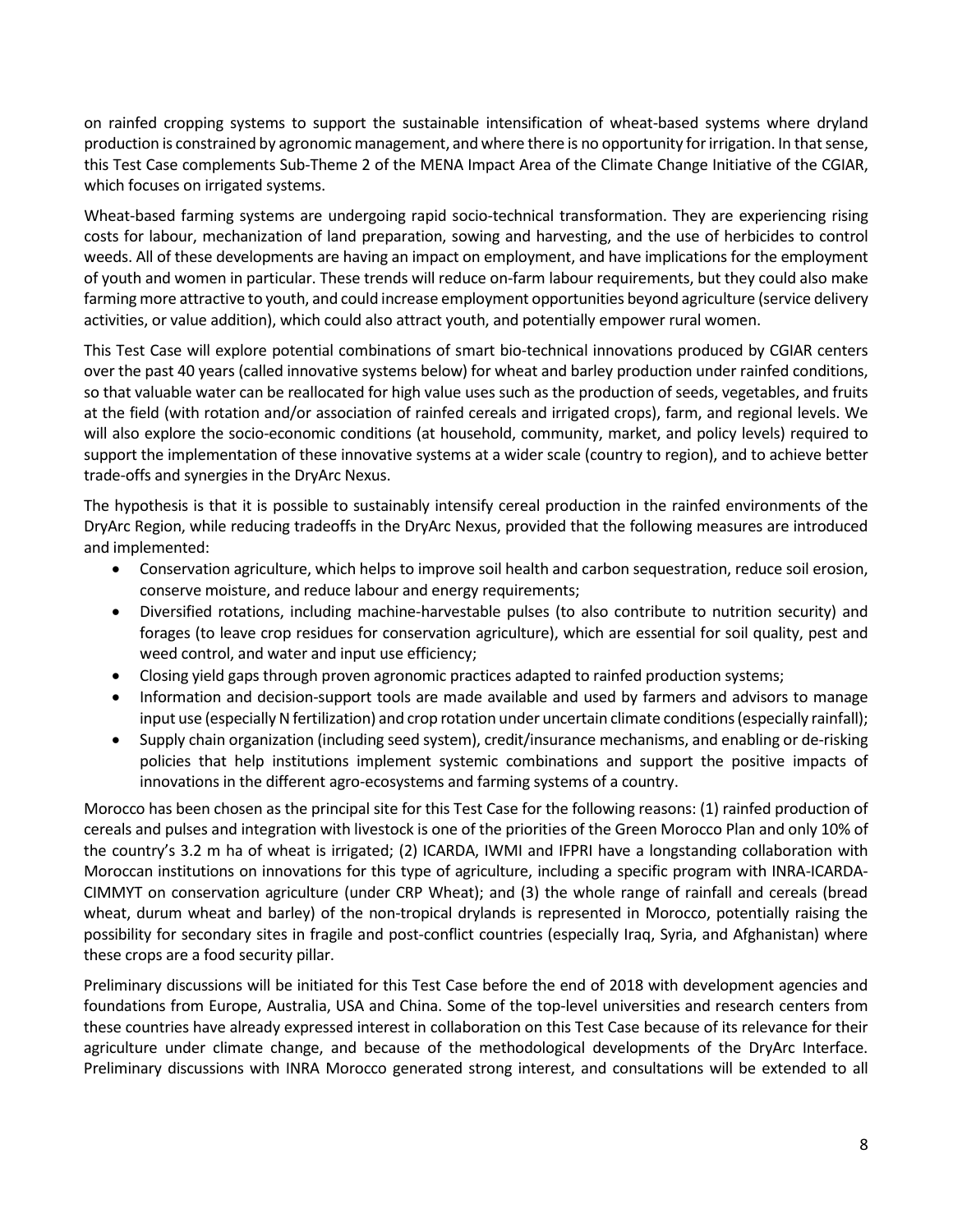relevant national institutions (ministries, NARS, Universities) and private companies representing the seed, food and IT sectors.

Test Case 1 will be coordinated by ICARDA. It will involve IFPRI and IWMI for up-scaling activities to region and country levels, including the use of the MAT tool, ICRISAT for the integrated modelling component (IMT) for climate risk and farm-supply chain levels, and CIMMYT for the crop-farm modelling component. Collaboration will be established with CIMMYT and the CRP Wheat, CRP GLDC, and CRP LIVESTOCK to enrich the KMT database with the outcome of these CRPs.

Test Case 1 will assess, in particular, the capacity of the DryArc Interface to describe and combine a large set of biotechnical innovations into innovative cropping systems that can be out-scaled to other regions, assessed in a nexus, and up-scaled for ex ante impact studies on employment at country levels.

#### 4.3. Test Case 2: Information, income shocks and welfare in the irrigated drylands of Central Asia

Test Case 2 targets the drylands of Central Asia, represented by irrigated, diversified agri-food systems, which are expanding towards horticulture products in Uzbekistan, Tajikistan, Kyrgyzstan, and Southern Kazakhstan, as a result of the agricultural diversification policies of national governments, support from development partners (the World Bank, ADB, EU, USAID and others), and growing domestic demand and opportunities in foreign markets.

Despite recent improvements in food security, the diversity of diets in the region remains a challenge, and people continue to face overlapping burdens of malnutrition, together with water scarcity and natural resource degradation. Diversification of agriculture, in this regard, will improve the availability of food legumes, fruits, and vegetables for domestic consumption, and allow farmers to switch to high-value horticulture crops by creating opportunities for productivity and income growth. However, the region's agriculture is highly vulnerable to external economic and weather shocks and long-term climate change. Irrigated crop production is vulnerable to such shocks and changes because intensification of these systems depends on the quality of arable land and the availability of scarce water resources. The irrigated agricultural system in Central Asia has in the past focused primarily on cottonwheat systems, resulting in low land and water productivity and deterioration in soil health. There is huge scope to improve soil health, increase cropping system intensity, create additional on-farm employment, and improve human nutrition by integrating food and fodder legumes into cotton-wheat systems.

At the same time, the scope for improving irrigated agricultural productivity remains obscure due to a lack of data for timely decision-making and analysis. In this context, there is a critical need for data, models, and knowledge products that provide user-friendly data acquisition and analytical capability for decision-makers, from farm-level decision support to policy decision-makers. The most important limitation to developing these decision-making tools is acquiring timely, site-specific data, and combining it with analytical tools to improve the quality of decision-making from farm to regional and national scales.

The inability to systematically develop and use analytical tools and models has given rise to a situation where policymakers in Central Asia make ad-hoc decisions of which the impacts are, in turn, frequently not evaluated. Working together with partners in the region, we would like to build capacity so they can benefit from the high potential of up-to-date models and tools. This Test Case will link agricultural production and household data with remote sensing data to make evidence-based policy decisions by:

- Explaining spatial patterns of current crop production in the irrigated agricultural landscapes of the region;
- Providing accurate water accounting, which is vital for understanding hydrological processes, managing water flows, and informing dialogues on water. Sound water accounting systems help to improve water management, allocate water equitably between sectors and users, and boost agricultural yields and water productivity;
- Integrating food and fodder legumes in current cotton-wheat cropping system to improve land and water productivity and soil health, increasing cropping system intensity by including cash crops, creating additional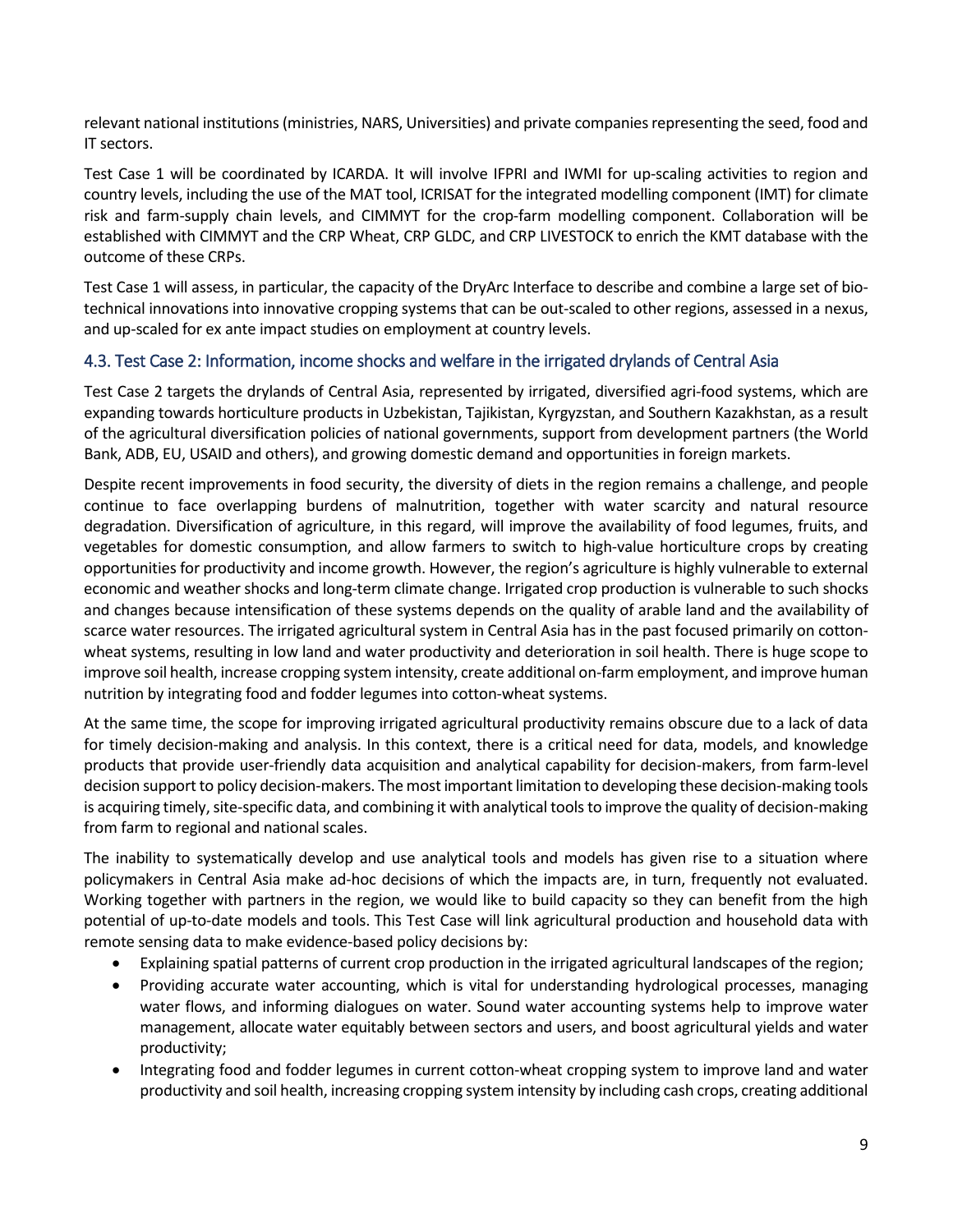on-farm employment by growing crops during traditional land fallow periods, and improving human nutrition by consuming nutritious food legumes produced by farmers and households;

- Developing flexible, robust, locally accepted, sustainable, and low-cost systems that enable improved production estimates and timely information for enhanced policy decisions and decision making at the farm level, thereby reducing risks and improving technical and economic efficiency in agriculture;
- Analyzing the benefits of timely information on decision making at the household and sectoral level, and understanding how better monitoring of hazardous events can improve the efficiency of water use;
- Examining the effects of adverse income shocks related to weather and market variability in different production systems, and how households are both affected by, and cope with, such shocks;
- Considering the types of policies that can address households' vulnerabilities, including social protection, policies that increase private access to land, and policies that aim to increase both women's and men's aspirations.

Uzbekistan and Tajikistan have been selected as the principal sites for Test Case 2, for the following reasons: (i) diversification of agriculture towards horticulture and more food legumes production is a strategic priority for governments of these countries and supported by large loans from the World Bank and ADB; (ii) IFPRI, IWMI, and ICARDA have a long-standing collaboration with policy and research institutions in these countries, which will help to implement the proposed research and capacity strengthening activities more smoothly; and (iii) the experience obtained from the implementation of the proposed research and capacity strengthening program can be extended to other countries in the region and beyond (for example, the Caucasus).

The potential donors for Test Case 2 are EU, USAID, Germany, JICA, the World Bank, and ADB. These donors are already implementing large projects related to agricultural diversification in these countries. Consultations will also be conducted in Uzbekistan and Tajikistan with national policy and research institutions, and the private sector.

Test Case 2 will be coordinated by IFPRI in close collaboration with IWMI, ICARDA, ICRISAT and regional programs, and will coordinate with WorldVeg, NARS, and the private sector to populate the DryArc KMT database with innovations for the production of horticultural crops adapted to the DryArc region. Outcomes from the CRPs PIM and WLE will also be used to improve the integrated modelling and policy analysis components of the DryArc Interface.

Test Case 2 will assess, in particular, the capacity of the DryArc Interface to manage and analyze a large set of data on agri-food systems to support decision making and policy analysis at the country level. It will also assess the capacity of the KM Tool to describe and assess innovations based on data and IT Technologies to be used across value-chains and markets.

#### 4.4. Test Case 3: Building Resilient Livelihoods in the Dry Lowlands of Ethiopia Through Diversification, Intensification and Natural Resource Management of Crop-Livestock Systems.

The agro-pastoral farming system in East Africa, extending from Tanzania through Kenya, Eritrea and Somaliland is a major agri-food system operating under drought and extremely variable conditions. It features a combination of pastoral and crop production activities at varying levels, depending on the relative suitability, largely dictated by the availability and reliability of rainfall for crop production. In favourable seasons cropping activities tend to dominate the mix in terms of income, whereas the livestock component acts as a source of income security, energy for mechanisation and wealth. The main crops grown in rainfed systems are sorghum, millet, early maturing maize, and beans. Irrigated areas in the lowlands are currently used for cotton production in Ethiopia, but could be diversified by expanding the production frontiers of traditional highland crops.

The low-lying plains in sub-Saharan Africa are commonly drought prone areas, receive limited rainfall, and are exposed to frequent extreme events. Climate variability and associated drought is the most frequently recurring cause of disaster, placing millions of people under extreme risk of food deficit due to crop failures and livestock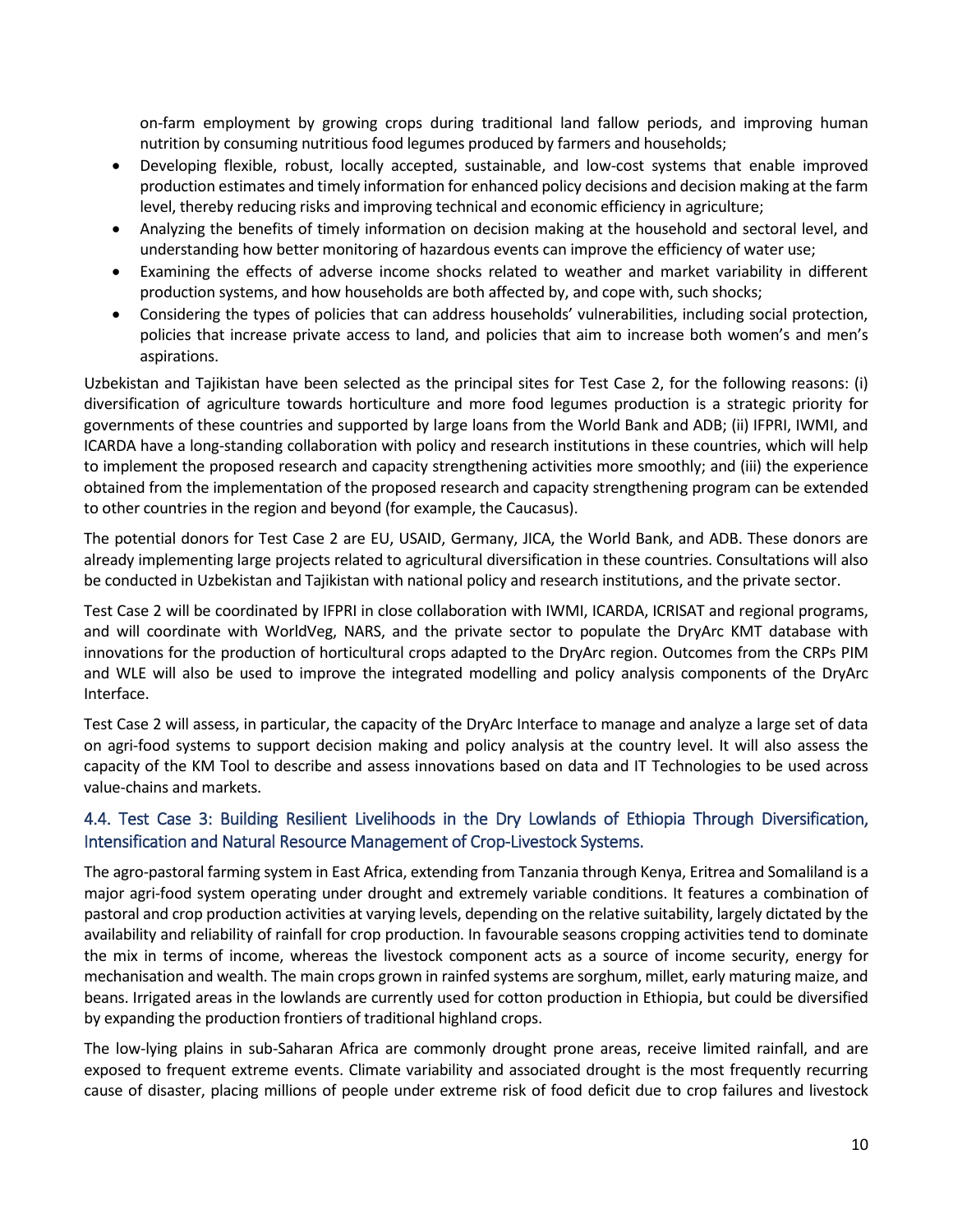mortality. The effect is aggravated by the degradation of landscapes and associated poor water holding capacity of soils, poor agronomic practices, and poor water management practices. Even in good years, crop yields rarely exceed 1.5 tones ha $^{-1}$ , which is two to four times less than the achievable yield. This requires an investment in the often untapped potential of upgraded rainfed agriculture.

The risks of recurrent flood and drought in the same location have been aggravating poverty and are the major causes of disaster and displacement. The Ethiopian lowlands often receive a large volume of seasonal floods from neighboring upstream highlands, which causes recurrent population displacements and emergencies every year. It is argued that research has paid little or no attention to the complimentary inputs required to harness the full benefits of water management practices and enabling conditions that are conducive to promote the required investments. ICRISAT and its international partners (e.g GIZ) have already developed strategies and interventions to convert floods into productive uses, for growing food crops and rehabilitating rangelands at scale. This could be implemented at scale through:

- Mapping flood flows, identifying niches and opportunities for intervention, and assessing impacts of floodbased interventions using geospatial tools and models at scale;
- Developing and demonstrating the benefits of integrated flood management programs in improving productivity, incomes and the sustainability of the natural resource base at farm and watershed scales;
- Identifying economic and social constraints to the adoption of rainwater management practices and evaluating new participatory approaches and integrated platforms for increased adoption.

Using rainwater management as an entry point we will use the DryArc KMT and IMT tools to scale-up known technologies and interventions in lowland crop-livestock agro-ecologies in Ethiopia. In an approach similar to Test Case 1 these interventions will combine different bio-technical innovations and socio-institutional innovations, including:

- Making rainfed cereal production (Sorghum, Millets and Teff) more profitable and rewarding through the efficient utilization of crop residues in livestock feeding, product diversification, agri-business incubators and niche-specific rainwater management production systems;
- Promoting specific crop varieties and hybrids that combine adaptation to end-user preferences and to rainfed conditions such as high-biomass, striga resistance, and drought-tolerant or bio-fortified sorghum (Fe, Zn, high lysine);
- Promoting intervention packages for making agro-pastoral sheep and goat production more profitable, combining reproductive, feeding and health management, and marketing strategies;
- Exploring the diversification of cotton-based irrigated schemes in the lowlands by introducing cereals and legumes, and combining heat- and drought-tolerant wheat, barley and chickpea varieties with water use efficient agronomic practices;
- Enhancing the capacity of national stakeholders along the value chain and introducing socio-institutional innovations that encourage commercial agriculture, such as micro-finance, IT-based extension services, and capacity development in systems analysis and modelling.
- Reducing resource conflicts between farmers, agro-pastoralists and pastoralists, especially in areas where feed resources and water are constrained by climate variability.

The agro-pastoral systems and the transition zone of pastoral systems in the lowlands of Ethiopia (potentially extended to Somaliland) have been selected as the principal site of Test Case 3 for the following reasons: (1) with six million people in fragile conditions it can provide a clear demonstration of the capacity of the DryArc Interface to address major challenges in sub-Saharan Africa; (2) many CGIAR centers and CRPs have previously produced crops and livestock bio-technical and socio-institutional innovations adapted to sub-Saharan Africa that can be described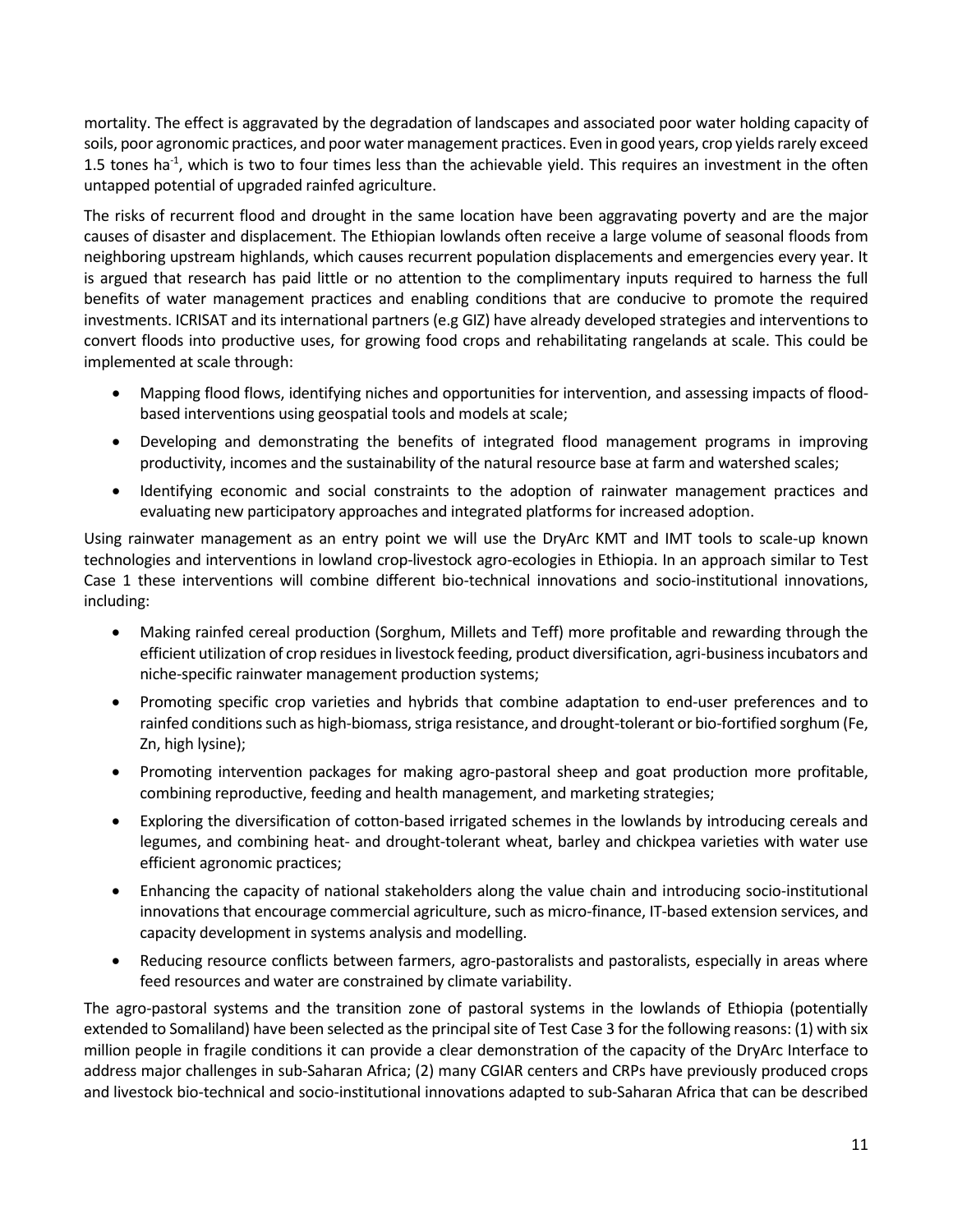and integrated with the DryArc KMT database; and (3) the existence of long-standing partnerships will help facilitate engagement with a large set of partners from public institutions (EIAR, Universities, ATA, and ministries), private sector bodies (agricultural and food companies, farmer's associations), and NGOs (GIZ, Save the Children).

The potential donors for Test Case 3 are BMZ-Germany, which has already invested in similar projects through its development partners, and European Union resilience programs.

Test Case 3 will be coordinated by ICRISAT and will involve ICARDA, IWMI, IFPRI and ILRI to enrich the KMT database and develop the integrated modelling studies. The outcome of CRPs LIVESTOCK, WHEAT, MAIZE, WLE and GLDC will also be integrated in the Test Case.

In terms of the testing opportunity for the DryArc Interface, Test Case 3 will combine the attributes of Test Cases 1 and 2.

#### 4.5. Test Case 4: Sustainable Desert Farming

Test Case 4 targets all forms of agriculture (including horticulture, protected agriculture, livestock, and fish) conducted in sandy soils under a rainfall threshold of 100 mm (Figure1a), which does not allow crop or trees to produce food in rainfed conditions, and in locations where there is no significant water harvesting. This form of desert agriculture therefore requires the use of water for irrigation, which is pumped into aquifers with a more or less saline water, and with no or limited renewability of the water resource.

This desert agriculture is, for many countries in the Drylands (e.g. in the Arabian Peninsula), the only source of food production and employment in agri-food systems. The traditional oasis (e.g. in MENA region), whose sustainability is at threat in many countries, also uses this type of agriculture. In countries like Egypt the expansion of agricultural land and the creation of new employment opportunities and new settlements in response to rapid population growth also relies on this form of agriculture. Opportunities for job creation are noticeable because the development of this agriculture is largely driven by value added and labour intensive horticultural crops and orchards, protected agriculture, and aquaculture. However, the sustainability of this form of agriculture is at threat with low soil fertility, limited availability of water and organic matter, water salinity, wind and high evaporative demand, and isolation from sources of energy (off grid) and markets, all exacerbated by climate change.

The portfolio of technological innovations for desert agriculture is large and diversified, considering the large number of technologies and innovations produced by the public sector (CGIAR centers, ICBA, IWMI, ICRISAT, NARS, and Universities), the private sector (protected agriculture, desalinization of water, solar energy, and treated wastewater), and rural communities in traditional oases and rangelands.

To be sustainable and to have positive impacts in the DryArc Nexus this form of agriculture should be designed and managed as a complex integrated agricultural system (i.e. many components in interaction), with facilitation mechanisms and circular economies among several agricultural activities, depending on the access and quality of water available (fresh, saline, treated waste water). For example, when water is saline the best farming system may involve partial desalinization (with possible aquaculture) to go below a threshold that allows for a larger diversity of crops (including rangeland species and cactus) and trees (including date palm) that could be intercropped for better microclimate conditions and overall tolerance of other crops to heat and drought. Similarly, yield potential, input efficiency, and salinity tolerance of crops may depend, in these sandy soils, on organic matter, itself depending on the integration of livestock and fish supported by forages and crops adapted to these conditions. For example, heatresistant varieties of millet and barley, together with water saving strategies, could make a substantial contribution to these integrated systems. Also, because desert regions are often off-grid and diesel is required to produce energy for pumping groundwater and desalination, any increase in the price of diesel can make this form of agriculture unsustainable. In response, this Test Case will explore the potential of using solar power for pumping and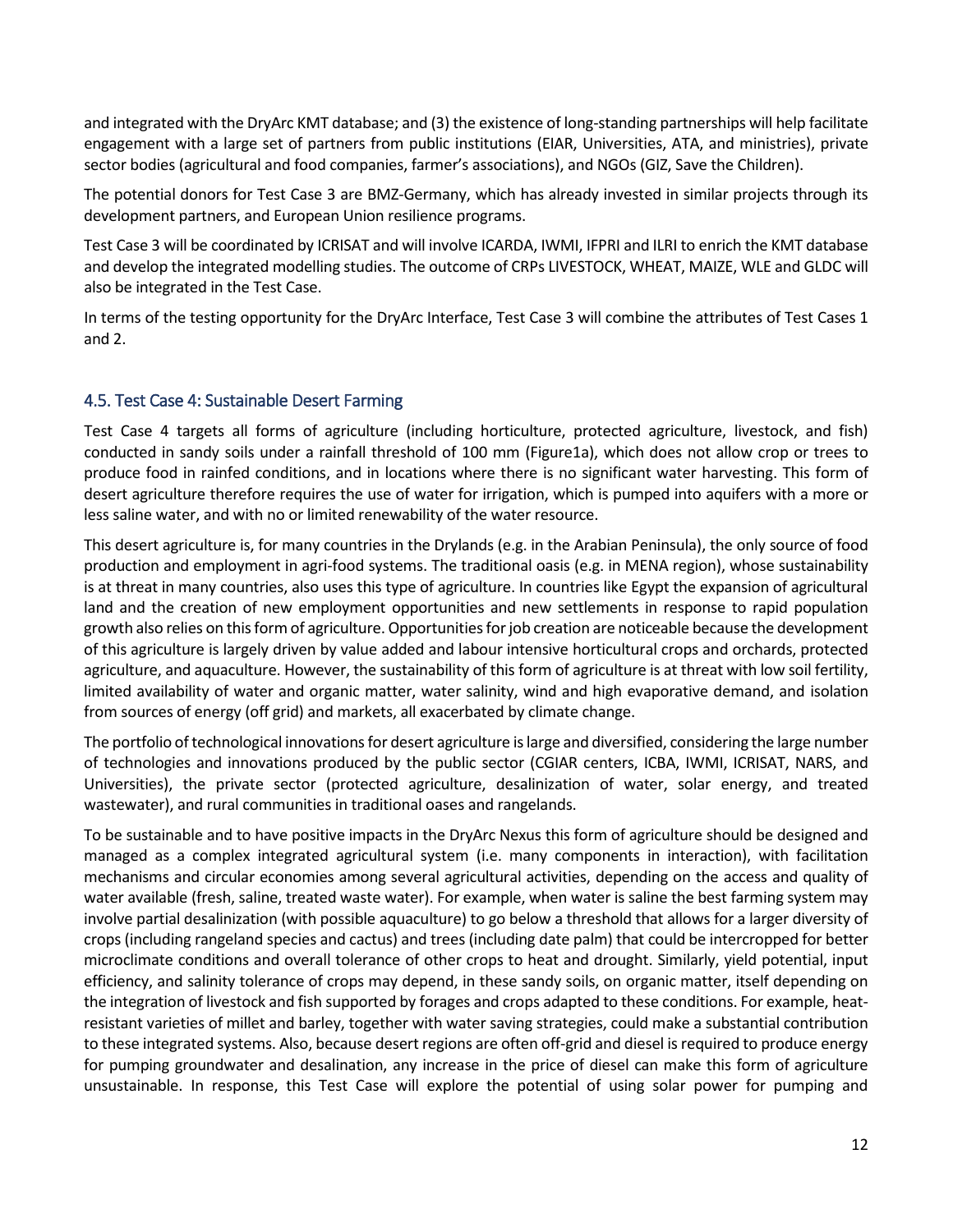desalination, informed by a suitability analysis developed by IWMI for solar power and groundwater governance in the MENA region.

The design of these integrated farming systems and their multicriteria assessment under climatic and socioeconomic scenarios can be supported by the DryArc Interface and its integrative modelling framework. This would guide public and private investments in large projects for new settlements, as well as in more local development projects to support farming communities in fragile conditions. The KMT-IMT-MAT-MT tool combination will be used to map, design, and assess smart combinations of plant and animal species adapted to desert soil-climate conditions, soil and water management technologies, solar energy, and local transformation methods for high-value products.

The principal site for Test Case 4 will be in the western desert of Egypt in partnership with ministries, NARS (ARC, Desert Center), the El Reef El Masry Company (in charge of the '1.5 million feddans' project), and a renewed partnership between ICARDA, IWMI, IFPRI, ICRISAT, Worldfish, and WorldVeg.

If funding is available, secondary Test Case sites can be established in North Africa (oasis), in the Arabian Peninsula countries, and in India (Rajashtan).

The potential donors for Test Case 4 are countries, international agencies, and the private sector for the large scale farming and settlement projects, and international agencies, NGOs and countries for the traditional oasis systems. Preliminary discussions will be conducted for this Test Case before the end of 2018 with governments, development agencies, and foundations from the Gulf Cooperation Council and its member states. Consultations have already started with Egyptian public and private partners, and will be extended to private companies operating in the region's energy, water, and agricultural sectors.

Building on the comparative advantage and strategic scope of each center, ICARDA and IWMI will co-lead Test Case 4 and will involve ICRISAT, WorldFish, and WorldVeg, as well as national and regional centers specialized in desert agriculture.

Test Case 4 will involve testing the capacity of the DryArc Interface to (1) use the KMT to manage a large set of agroecological and technological innovations produced in a dispersed manner by the public and private sector; and (2) use the IMT to design large and small-scale integrated farming systems and assess their sustainability in the DryArc Nexus with MAT.

### 5. The 2019-2021 DryArc Project

The **DryArc Project** (March 2019-July 2021) aims to develop a prototype of the DryArc Interface, and through the four Test Cases demonstrate its effectiveness in scaling integrated technologies (see part 4.1), in preparation for a full **DryArc Interface** that will contribute to the CGIAR Business Plan (2022-2030). The key milestones and activities of this project are described in Table 1, including the preparation phase (Dec 2018 - Feb 2019) and the assessment phase (Aug.-Dec. 2021). Indications of funding requirements are also given, but they will be fine-tuned during the preparation phase.

We will then describe the output and outcome of the DryArc Project, as well as the foreseen outcomes and impacts of the DryArc Interface beyond 2022.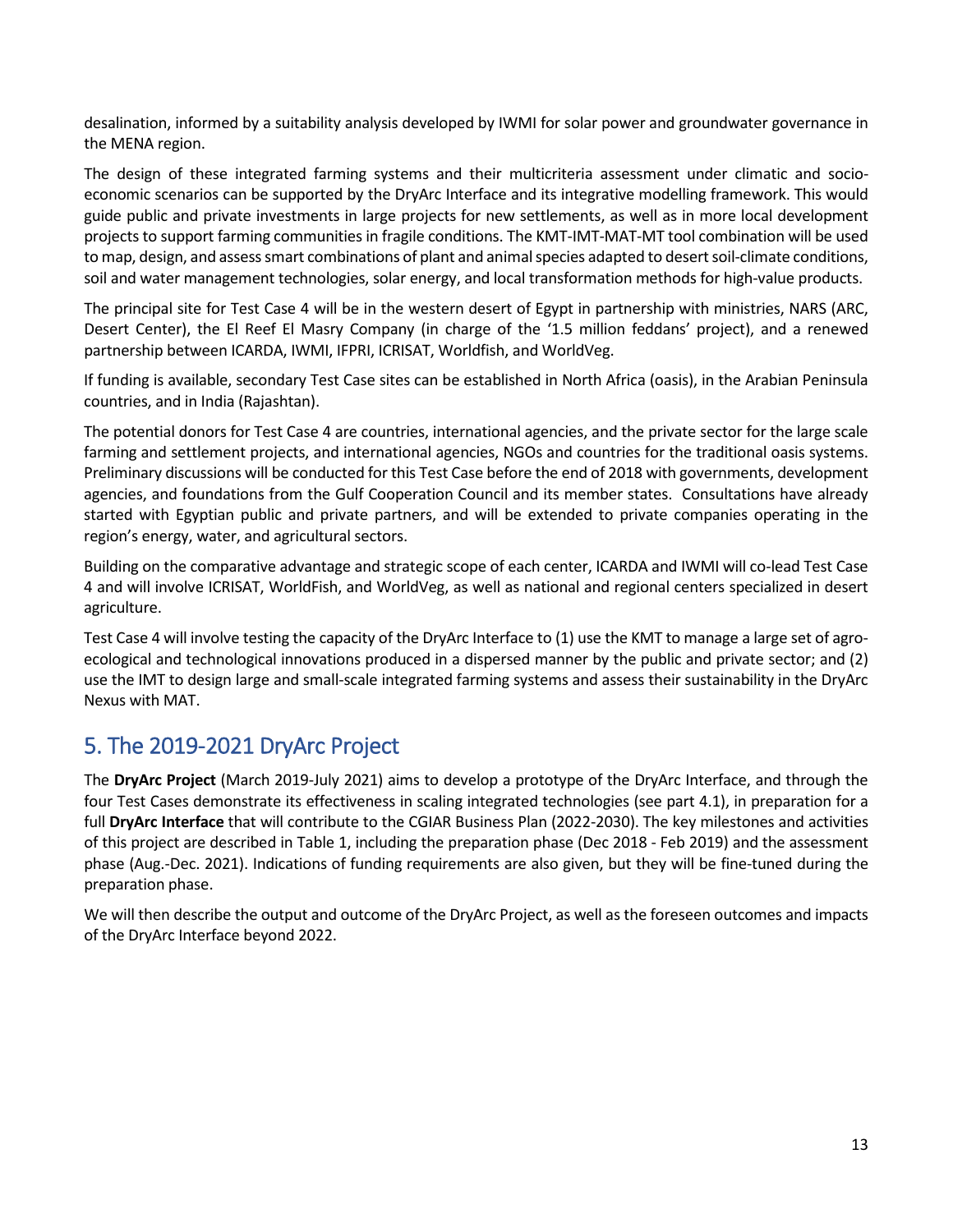| <b>Phase</b>                      | Dec 2018- Feb 2019                                                                                                                                   | March-May 2019                                                                                                                                                                                                                        | <b>June 2019 - May</b><br>2020                                                                                                                                                                                                                                                       | June 2020- July 2021                                                                                                                                                                                                                                   | <b>August-December</b><br>2021                                                                  | January 2022-                                                                                                                                                                                                   |
|-----------------------------------|------------------------------------------------------------------------------------------------------------------------------------------------------|---------------------------------------------------------------------------------------------------------------------------------------------------------------------------------------------------------------------------------------|--------------------------------------------------------------------------------------------------------------------------------------------------------------------------------------------------------------------------------------------------------------------------------------|--------------------------------------------------------------------------------------------------------------------------------------------------------------------------------------------------------------------------------------------------------|-------------------------------------------------------------------------------------------------|-----------------------------------------------------------------------------------------------------------------------------------------------------------------------------------------------------------------|
| <b>DryArc</b><br>Agenda           | Preparing<br>the<br><b>DryArc Project</b>                                                                                                            | DryArc Project: Proof of Concept of the DryArc Interface                                                                                                                                                                              |                                                                                                                                                                                                                                                                                      |                                                                                                                                                                                                                                                        | Preparing the full<br><b>DryArc</b><br>Implementation                                           | Implementing<br><b>DryArc</b><br>the<br><b>Interface</b>                                                                                                                                                        |
| <b>Major</b><br><b>Activities</b> | 1) Consultations and<br>Project<br>Development<br>2) POWB of the<br>Interface as a whole<br>and of each Test<br>Case<br>3) Submission of<br>projects | 4) Development of a Prototype of<br>the Interface<br>5) Populating the KM Tool database<br>with innovations adapted to the 4<br><b>Test Cases</b><br>6) Development of partnerships<br>with a broad set of stakeholders<br>and donors | 7) Test Case<br>implementation                                                                                                                                                                                                                                                       | 8)<br>Assessing<br>and<br>improving<br>the<br>prototype<br>9) Presentation and<br>discussion of Test Cases<br>results<br>10) Marketing of the<br>DryArc Interface with<br>the Output of Test<br>Cases<br>11) Reporting on the<br><b>DryArc Project</b> | 12) Development of<br>the DryArc Interface<br>POWB and cluster of<br>projects for 2022-<br>2030 | 13) Implementation of DryArc<br>Interface Projects (2022-2024)                                                                                                                                                  |
| <b>Budget</b><br><b>Estimate</b>  | US\$ 20 to 30 $k +$<br><b>Staff Time</b>                                                                                                             | US\$ 200 to 400 k, including Staff<br>Time                                                                                                                                                                                            | US\$ 2 to 3 m per year for each Test case<br>including<br>the<br>implementation/improvement<br>the<br>of<br>Interface<br>+ US\$ 0.5 m per year for coordination<br>/communication of the Project, with CRPs<br>and others Initiatives, and with potential<br>users of the Interface. |                                                                                                                                                                                                                                                        | US\$ 200 k including<br><b>Staff Time</b>                                                       | $US\$ 2.0 m per year for<br>maintenance and upgrading of<br>the Interface + $US$$ 0.5 m per<br>for<br>year<br>coordination/communication<br>specific budgets for applications<br>(US\$ 1 to 10 m /year/project) |

### **Table 1**: Roadmap of the DryArc Project for proof of concept of the DryArc Interface